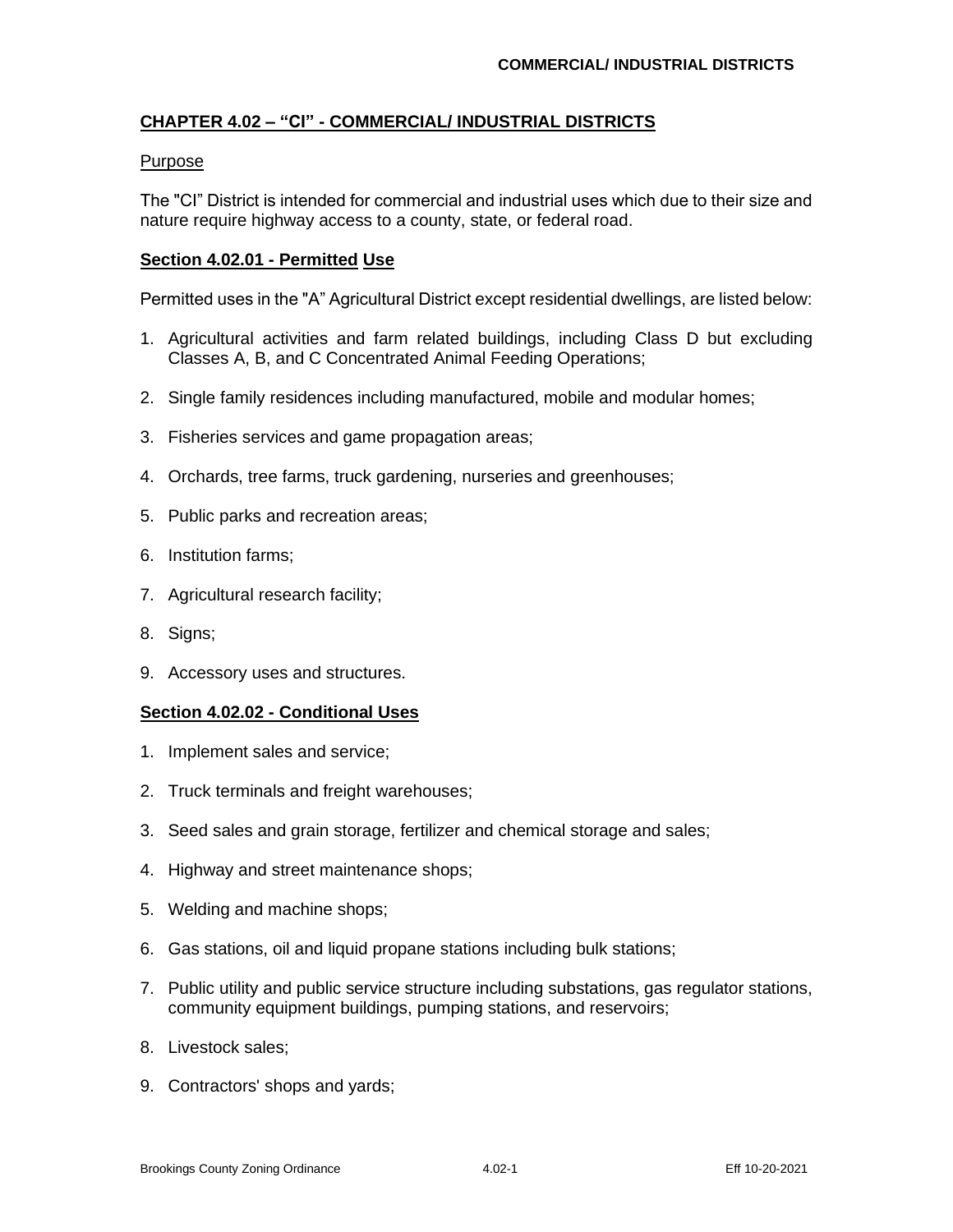- 10. Wholesale distributing companies;
- 11. Restaurants, bar/taverns;
- 12. Motels;
- 13. Wireless telecommunication towers and facilities provided they meet requirements of Chapter 5.36
- 14. Convenience store/service stations.
- 15. Freestanding sign area greater than one hundred sixty (160) square feet.
- 16. Light manufacturing.
- 17. Agricultural product processing facilities including but not be limited to ethanol Plants and corn/soybean processing.
- 18. Conditional Uses in the "A" Agricultural District except residential dwellings, and as listed below:
	- a. Commercial public entertainment enterprises not normally accommodated in commercial areas, including but not limited to, the following: music concerts, rodeos, tractor pulls, and animal and vehicle races. See Chapter 523;
	- b. Contractors' shops and yards. See Chapter 5.39;
	- c. Commercial Game lodge; non-residential use. See Chapter 5.25;
	- d. Golf course, golf driving range;
	- e. Holiday tree farms. See Section 5.19.03.5;
	- f. Junk/salvage/recycling yards. See Chapter 5.26;
	- g. Livestock sale barns. See Chapter 5.22
	- h. Private campground; See Chapter 5.38
	- i. Private Wind Energy Conversion System (PWECS) provided they meet the requirements of Chapter 5.29;
	- j. Rock crushers; and concrete and asphalt mixing plants. See Chapter 5.31;
	- k. Seasonal retail stands, including garden produce and fireworks stands;
	- l. Sewage (domestic) treatment plants. See Chapter 5.33;
	- m. Shooting ranges. See Chapter 5.34;
	- n. Stables, dog/cat kennels;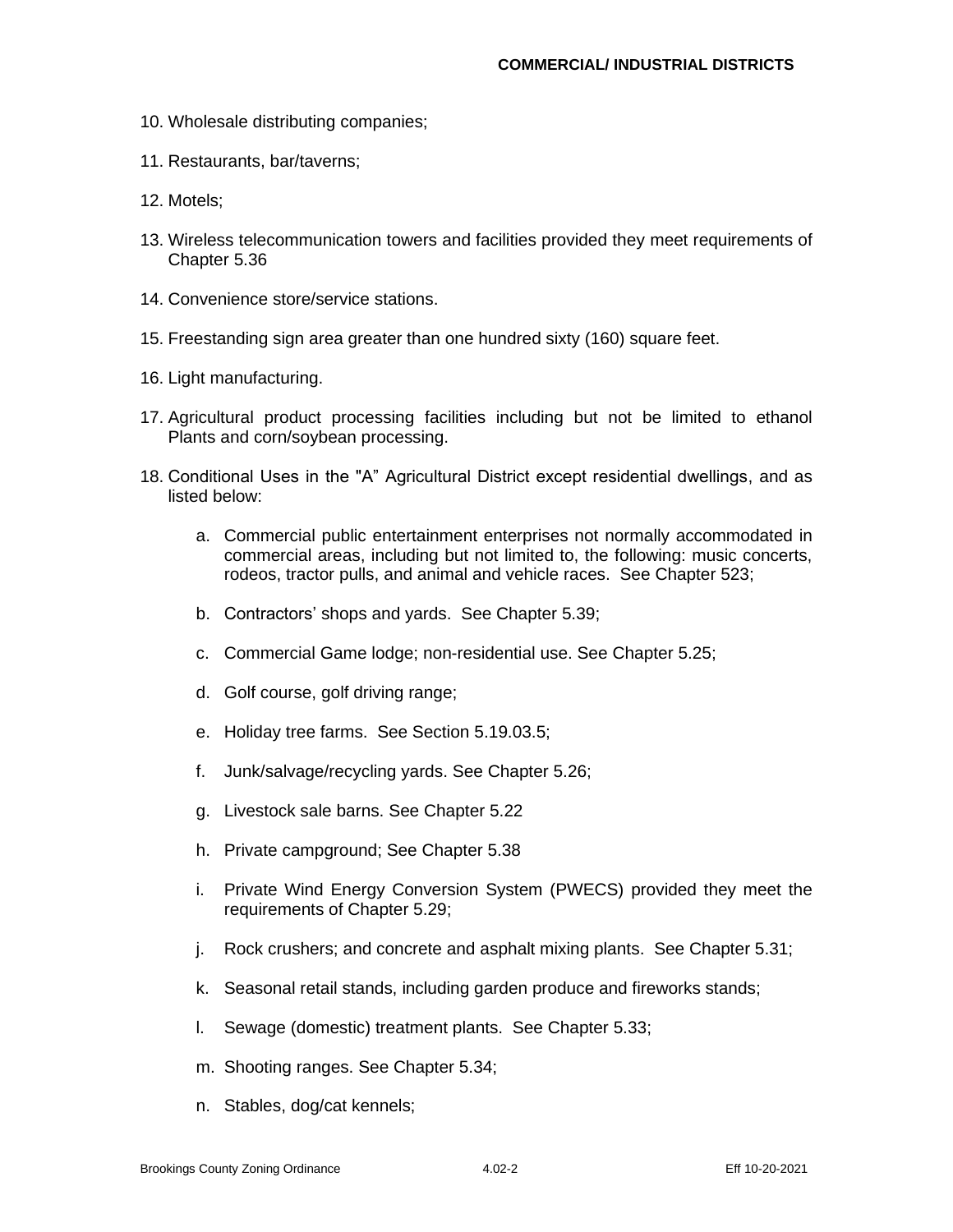- o. Veterinary clinics;
- p. Wineries. See Section 5.19.03.4;
- q. Wireless telecommunication towers See Chapter 5.36.
- 19. Aviation facilities; including airstrips.
- 20. Commercial Storage units.
- 21. Medical Cannabis Dispensary. (Ordinance No. 2021-08)

## **Section 4.02.03 - Highway Access**

All property in the "CI" District must have access to a County, State, or Federal road.

## **Section 4.02.04 - Area Regulations**

Minimum lot area, maximum building height, and minimum yard requirements shall be regulated in accordance with the following tables:

1.

|                               | Minimum<br>Lot Area                            | Maximum<br>Height<br>(A) | Maximum<br>Lot<br>Coverage |  |  |
|-------------------------------|------------------------------------------------|--------------------------|----------------------------|--|--|
| <b>Permitted Uses</b>         | 3 Acres                                        | 50'                      | 25%                        |  |  |
| <b>Other Conditional Uses</b> | To be determined by the Board of<br>Adjustment |                          |                            |  |  |

- A. *[Exception to maximum height]* The Zoning Official may allow heights to exceed fifty (50) feet for the following:
	- i. Agricultural bulk storage structures and associated loading/unloading equipment.
	- ii. Chimneys, smokestacks, and cooling towers.
	- iii. Wireless Telecommunications Towers and Facilities.
	- iv. Wind Energy Systems, Private Wind Energy Systems.
	- v. Others as determined by the Board of Adjustment.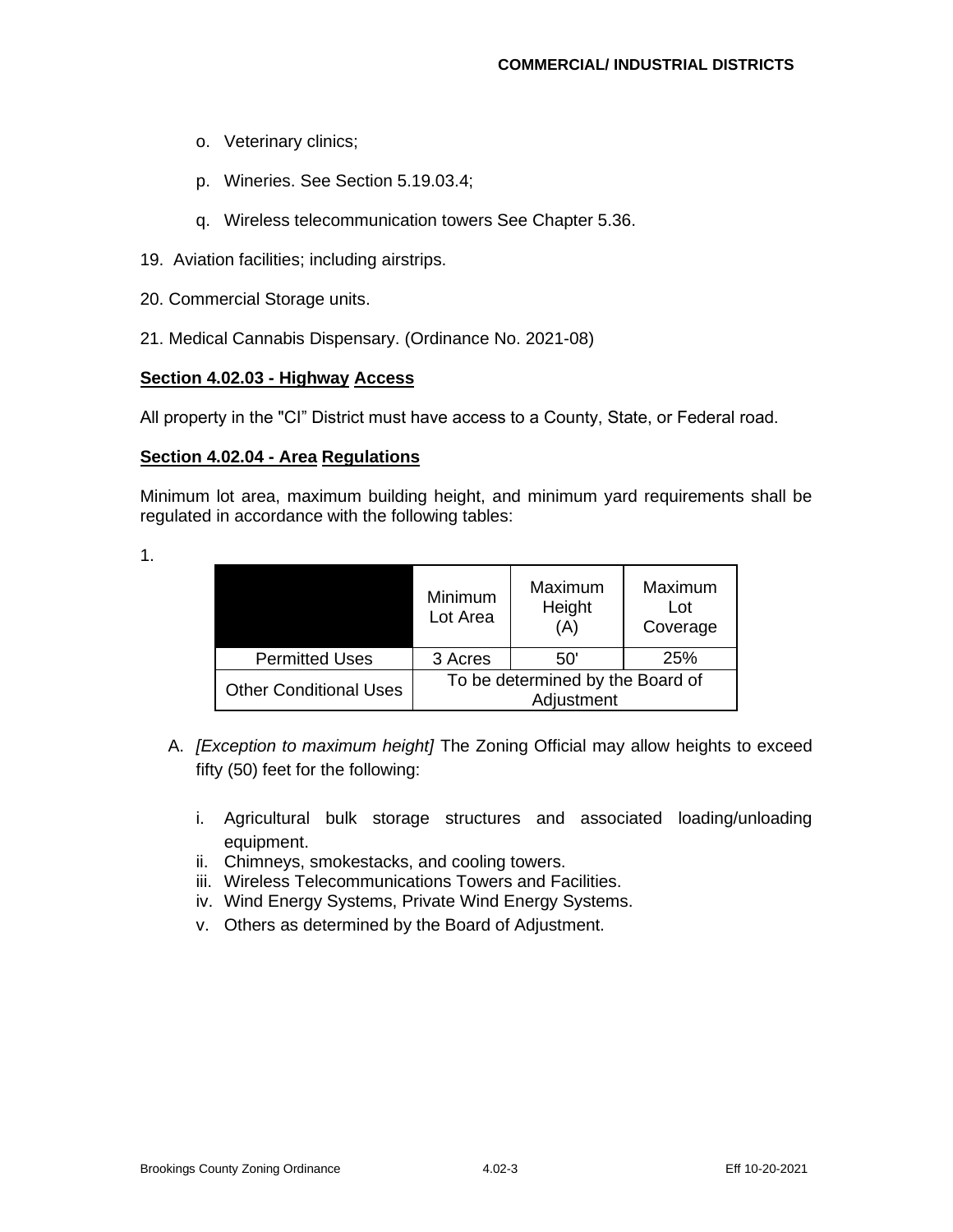| 2. |                         |                                             |                                |                         |                                                                                                                                 |  |
|----|-------------------------|---------------------------------------------|--------------------------------|-------------------------|---------------------------------------------------------------------------------------------------------------------------------|--|
|    |                         | Minimum<br>Front<br>Yard<br>(A)             | <b>Minimum</b><br>Rear<br>Yard | Minimum<br>Side<br>Yard | Minimum Side or<br><b>Rear Yard</b><br>Adjacent to<br><b>Residential Use or</b><br>"A" - Agricultural<br><b>Zoning District</b> |  |
|    | <b>Permitted Uses</b>   | 100'                                        | 50'                            | 50'                     | 100'                                                                                                                            |  |
|    | Signs                   | 4,                                          | 10'                            | 10'                     | 10'                                                                                                                             |  |
|    | <b>Conditional Uses</b> | To be determined by the Board of Adjustment |                                |                         |                                                                                                                                 |  |

A. In no case shall an accessory building be located or extend into the front yard.

- 3. Access. For all proposed uses and structures adjacent to a State highway, an access permit from the State of South Dakota Department of Transportation shall be required prior to the filing of a plat or the issuance of a building/use permit.
- 4. Lot Area. Lot area shall be determined by need, setback, side yards, rear yards, parking requirements, freight handling requirements, building site and

future expansion; however, in no case shall a lot have less than three (3) acres.

An applicant for a Conditional Use shall provide a proposed site plan which can be reviewed by the County Zoning Commission. For commercial and industrial uses, buildings shall occupy no more than twenty-five (25) percent of the lot.

- 5. Storage. All outdoor storage within five hundred (500) feet of a residential dwelling must be completely enclosed in a building or by a solid walled fence at least two (2) feet above the highest point of the stock pile which fence shall be maintained in safe and good repair. The County may require asphalt or concrete surfacing of parking lots.
- 6. Parking. Each lot shall provide off-street parking. Number of parking spaces shall be determined by the Board of Adjustment. Trees used for landscaping within a paved parking lot are exempt from minimum front, rear and side yard requirements for shelterbelts.